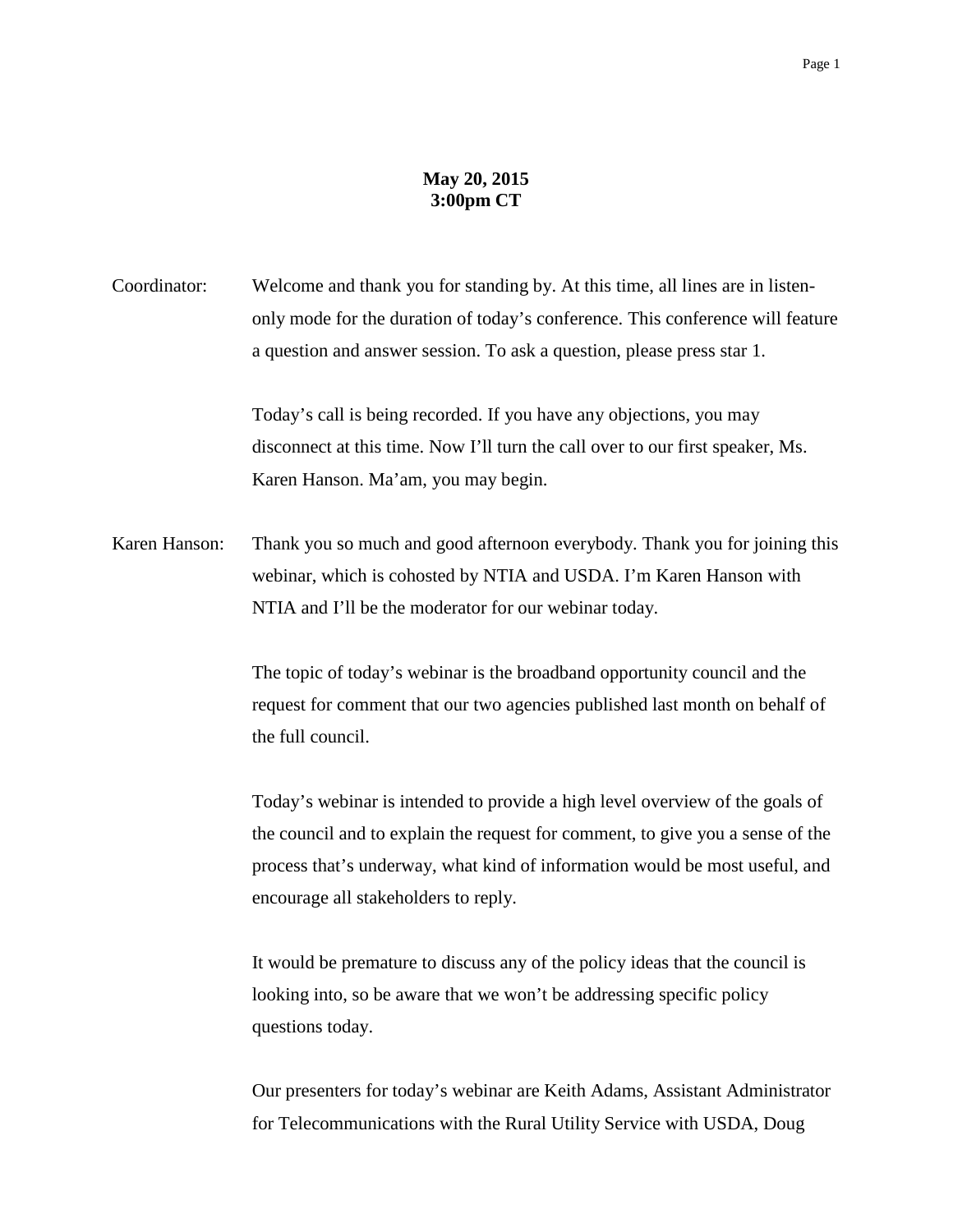Kinkoph, Associate Administrator for Broadband USA at NTIA, and we're also pleased that several members of the council's working group will also be available to participate during the Q&A portion of today's webinar, if questions are directed to them.

So I'm pleased to welcome Darrell Smith with Department of Homeland Security, Mark DeFalco with the Appalachian Regional Commission, Mary Alice Ball with the Institute of Museum and Library Services, and Leila Samy with HHS Office of the National Coordinator.

So we have some technical housekeeping items to share. Phones are in listenonly mode until the Q&A portion when the Operator will unmute lines for those of you who wish to pose questions.

If you have questions throughout the webinar, please feel free to use the chat box. Our team will be monitoring the questions that come in and we can pose them to the presenters on your behalf if you'd prefer to remain anonymous.

Also as an FYI the sides and a recording of this webinar will be shared afterwards. We'll circulate the slides to those who registered, and we will post a link to the recording when it is available.

With that, I'd like to introduce Keith Adams from USDA who will kick off our presentation today.

Keith Adams: Good afternoon. As Karen mentioned, my name is Keith Adams. I'm with the US Department of Agriculture Rural Utility Service. And what I want to talk about briefly is what the Broadband Opportunity Council is and what we expect moving forward.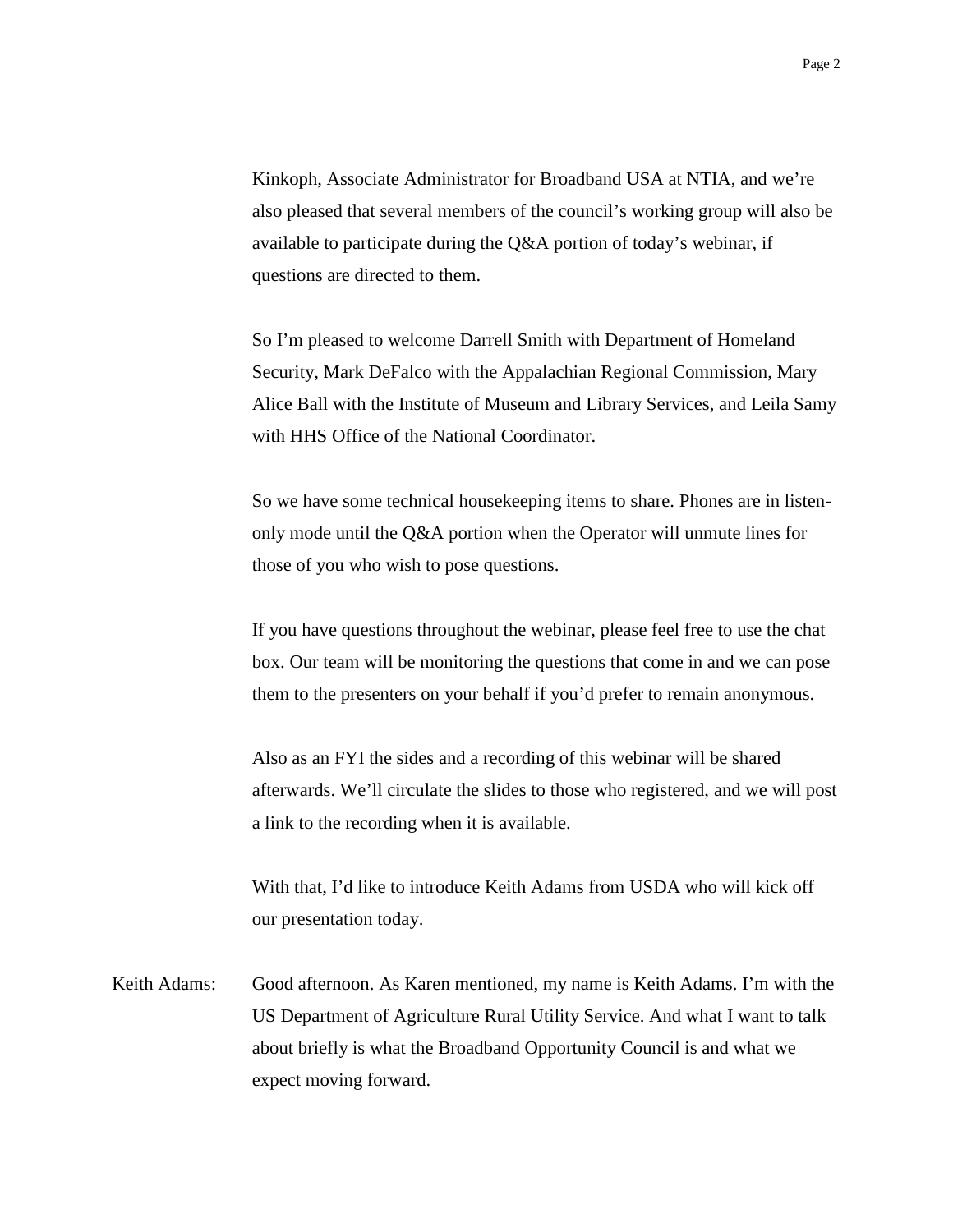The Council was established as you can see on March 23, 2015 by President Obama in an Executive Order. And the plan is to make sure that we develop a national broadband expansion plan. And we must seize the unique opportunity to collectively join in with the President's broadband mission and deliver unprecedented impact -- one that helps bring about opportunities of high speed internet for economies nationwide.

This is going to include a wide ranging examination of all executive branch options for action. You will see that we have quite a few departments that are part of the working group and the council.

The requirements are we have an agency survey, so we're in the process of doing that right now. We are surveying all of the agencies to find the programs that either support broadband services now or have the potential to promote broadband services via any type of modifications to any rules or regulations or that sort of thing.

We are looking at recommendations from agency for executive actions and we will produce a final report to the President in August.

The next slide will tell you about all the agencies that make up the Broadband Opportunities Council. The co-chairs are Secretary Vilsack and Secretary Pritzker of the Department of Agriculture and the Department of Commerce. And as you can see here, we have members from 24 executive office agencies.

Each agency has a principal and each agency has at least one working group member. We are confident that among the member agencies and departments that we will be able to identify several options to present in our report to the President at the end of August.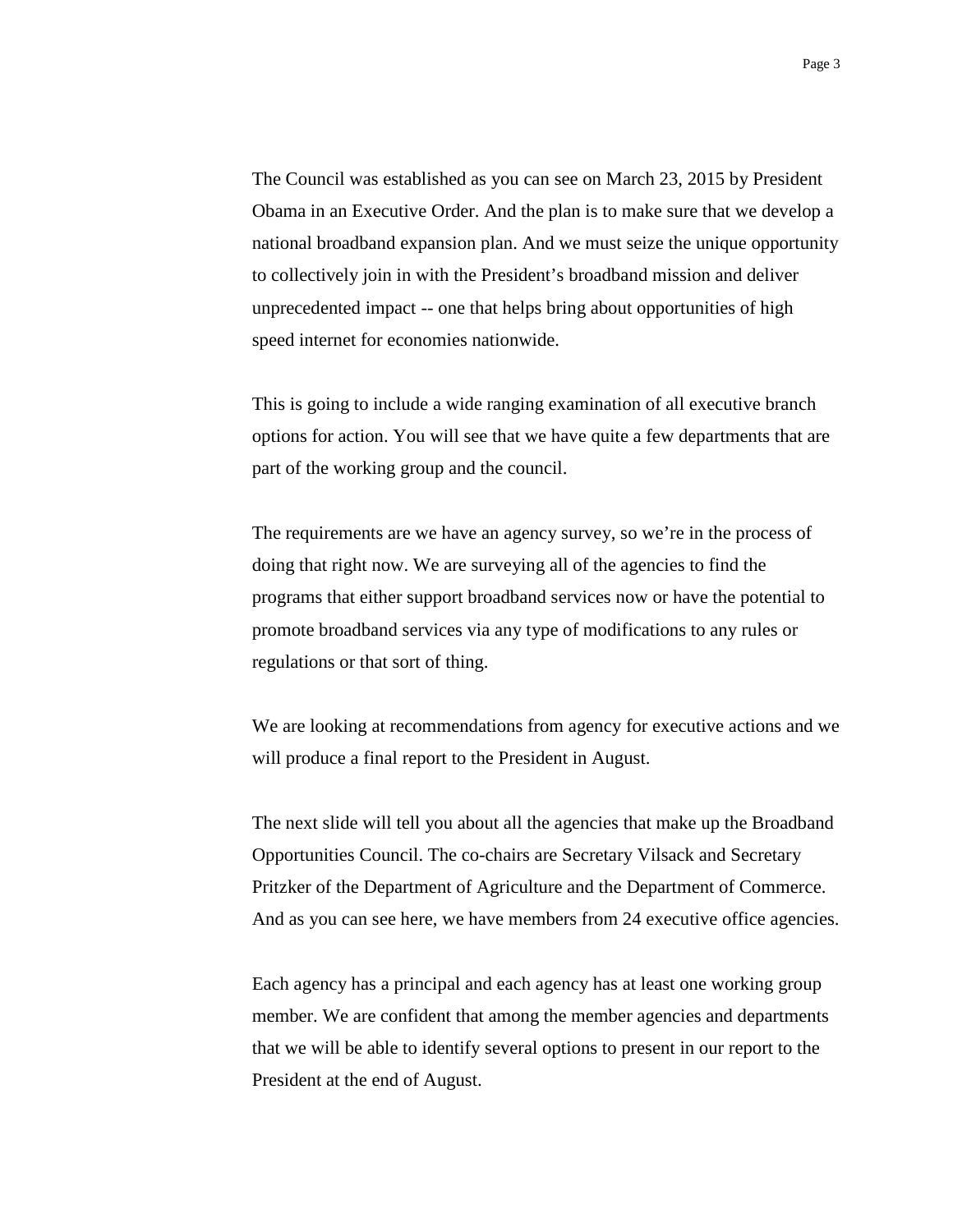Ok let's talk about the goals of the Broadband Opportunity Council. And one of them, which this webinar is about toady, is to engage with industry and other stakeholders to understand the ways government can better support the needs of communities seeking broadband.

So we want to hear from you and we will talk about later our request for comment that's out here. But we want to make sure that we're getting all types of information -- from industry, from state, local governments, from anybody who has a stake in understanding how we can provide broadband and make sure that our investments are wise.

We want to identify our barriers that unduly impede broadband deployment or competition. So we'll be looking at all of the different barriers that we face in the Rural Utility Service as far as land rights and anything that has to do with legislation, anything that has to do with any type of barrier that would prevent us from moving forward broadband deployment.

And as we mentioned, we're going to survey existing programs that currently support broadband, making sure that we're not dismissing any idea, saying that we can't do this or we can't do that. We want to explore everything we can to make sure that we don't leave any stone unturned.

And we also want to work with the Department of (unintelligible) to make sure that we have the proper authorities in place to remove any barriers or realign existing programs. We found out within our group in the Rural Utility Service within the rural development portfolio at US Department of Agriculture that there are opportunities that we have with our Rural Business Cooperative Services, opportunities we have with our Electric Program, opportunities we have with our Community Facilities Program that we may be able to put into play here.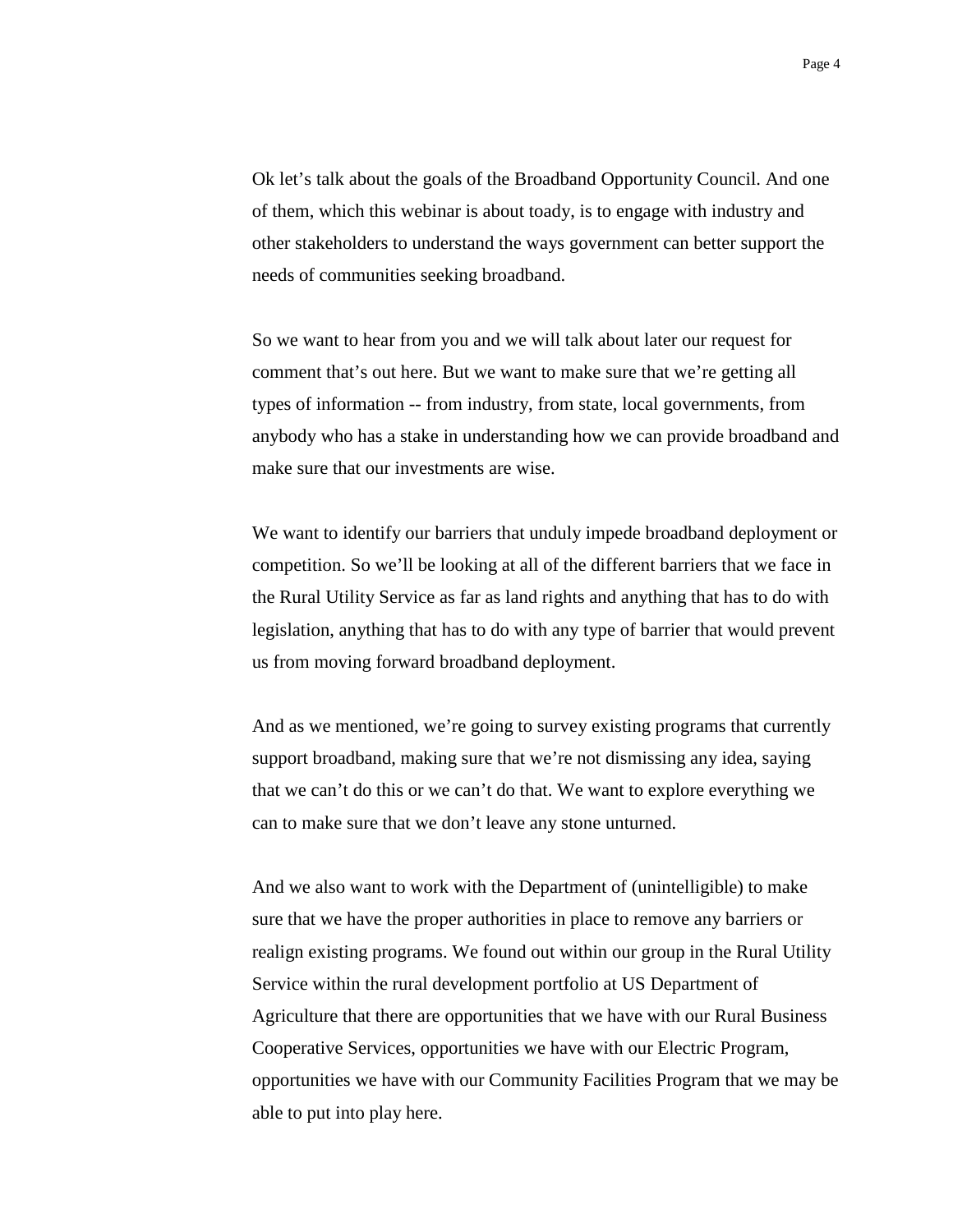So with that, I think I'm going to turn it over to my colleague Doug Kinkoph.

Doug Kinkoph: Thank you, Keith. Just a let's walk through why this request for comment. The Executive Order directed the Broadband Opportunity Council to seek input from a wide range of entities, including state and local tribal territorial governments, telecom companies, philanthropic entities, et cetera.

> So the best way to do that is to do a request for comment and seek the input from a broad range of those stakeholders and get first hand feedback on the current issues.

Sitting here in Washington, you know, and working on the BTOP Awards et cetera, and Keith on the (BIP) Awards we understand that you guys have a lot of experience, both in industry from the grants side, et cetera that can be shared with us, relative to your own experience. And we want to solicit new bold ideas. This isn't, you know, as Keith said, we're open to all ideas and issues that you experience or you envision being helpful to you and not only moving forward on deployment of broadband, but also in adoption issues. Let's go to the next slide.

So your comments make the most effective, it's important to be specific in regards to the programs, rules, agencies, obstacles, and opportunities that you experience. It's best if you provide the clear information about the anticipated benefit of those. So the more specific you can be, if it's a rule that's causing you a problem or a specific program, spell that out in your comments.

And also explain the benefit of the change that you're proposing. And if you know the cost of such an action, please include that in your comments.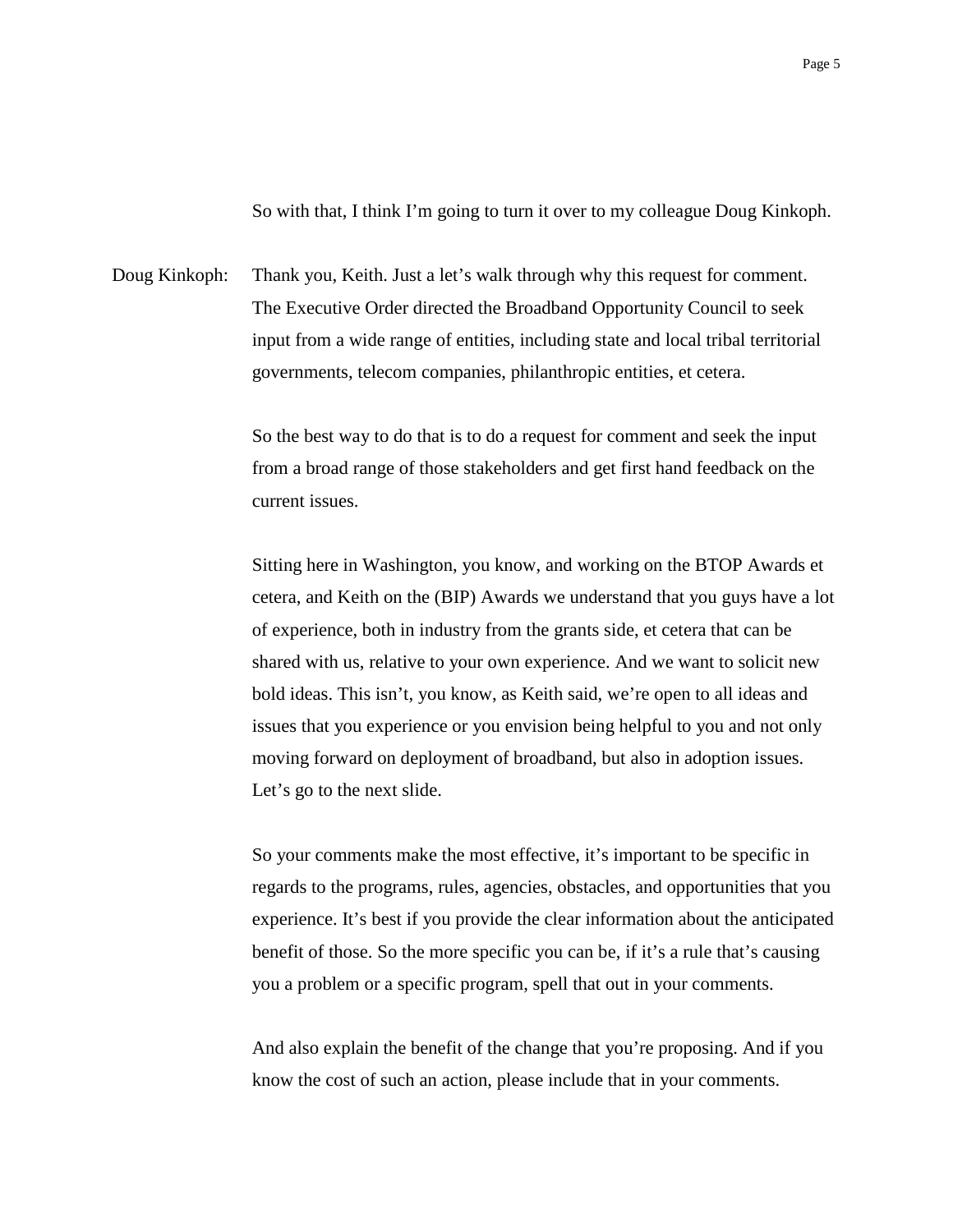To adjust how stakeholders can engage in recommended actions, you know, we want to understand a wide range of your proposals and how for associations please share with your stakeholders and, you know, provide comprehensive feedback on that.

One thing we do not want to turn the BOC into or the Broadband Opportunity Council is an issue addressing the FCC rulemaking. So if you have specific comments about areas under the FCC scope -- net neutrality, et cetera, you know, inter carrier compensation -- those stay at the FCC.

The intent of the Broadband Opportunity Council is not to address regulatory proceedings, but look at ways government agencies can modify their current programs and processes to help expand broadband adoption and deployment.

And it's beneficial if you can provide these in word type format over a PDF so that they're machine readable, that definitely helps us on the analysis side after we receive them. Next slide.

So how will we use this information once it's received? All comments will be made public. Comments will be analyzed by the various staff here to analyze them and break them down to be presented to the Broadband Opportunity Council. And then we will use them as input and advice on things that can be put into the report that will be submitted to the President in August.

So while we give some suggestions here of potential areas that you can comment on, we don't view this as comprehensive and we definitely know that you have experience well beyond this and with issues that would be broader than this.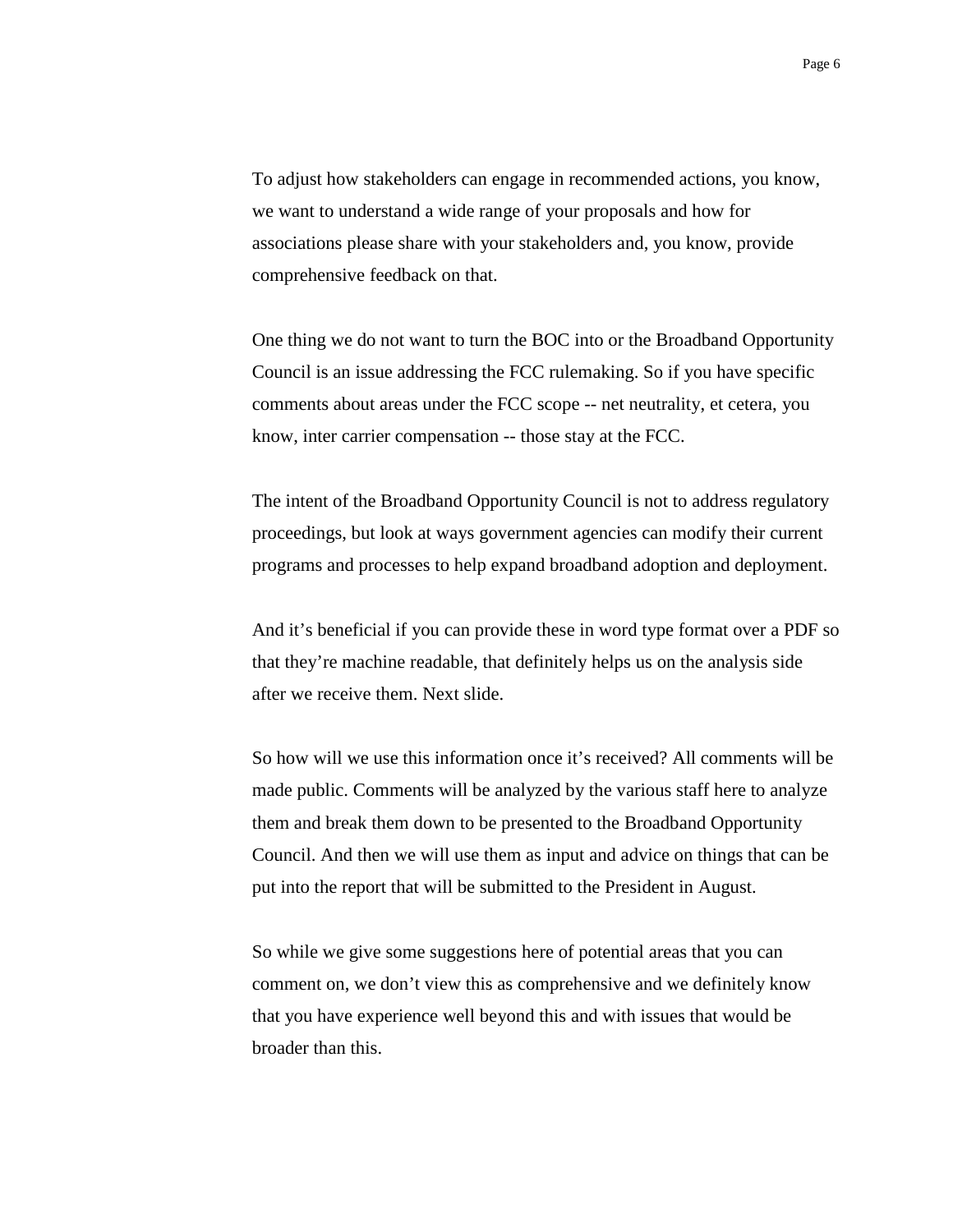So broadband competition, some of the issues we listed here are broadband competition deployment and adoption barriers, program guidelines, or other regulations, discretionary barriers that have been beneficial and/or a hindrance to your organizations or (unintelligible), ways to promote public and private investment of broadband -- individually or as a public/private partnership-type entity, et cetera.

And I've said it all along, this isn't just about infrastructure but it's about adoption also. We're, you know, that's a critical component of expanding broadband throughout the US is getting individuals to actually adopt it and utilize it to its fullest.

From the state and local tribal governments, you know, specific issues that you're facing that we could help with, issues you've seen, et cetera, and then, you know, vulnerable or unserved issues -- issues specifically to communities that are vulnerable or underserved. And, you know, Keith can definitely relate to this. We saw it a lot in the BTOP side, issues related to rural issues.

So that's a handful of just potential suggested areas for comments. As I said, we expect a much broader and comprehensive list as we start to review and analyze the comments.

So the deadline for submitting the comments are June 10, 2015 and you can submit them in several ways. You can submit them by submitting them via email to the address there up on the screen or you can mail them to NTIA at the address set forth on the screen. And then there is a link there to the Federal Register if you have not yet reviewed it and/or you need additional information from it.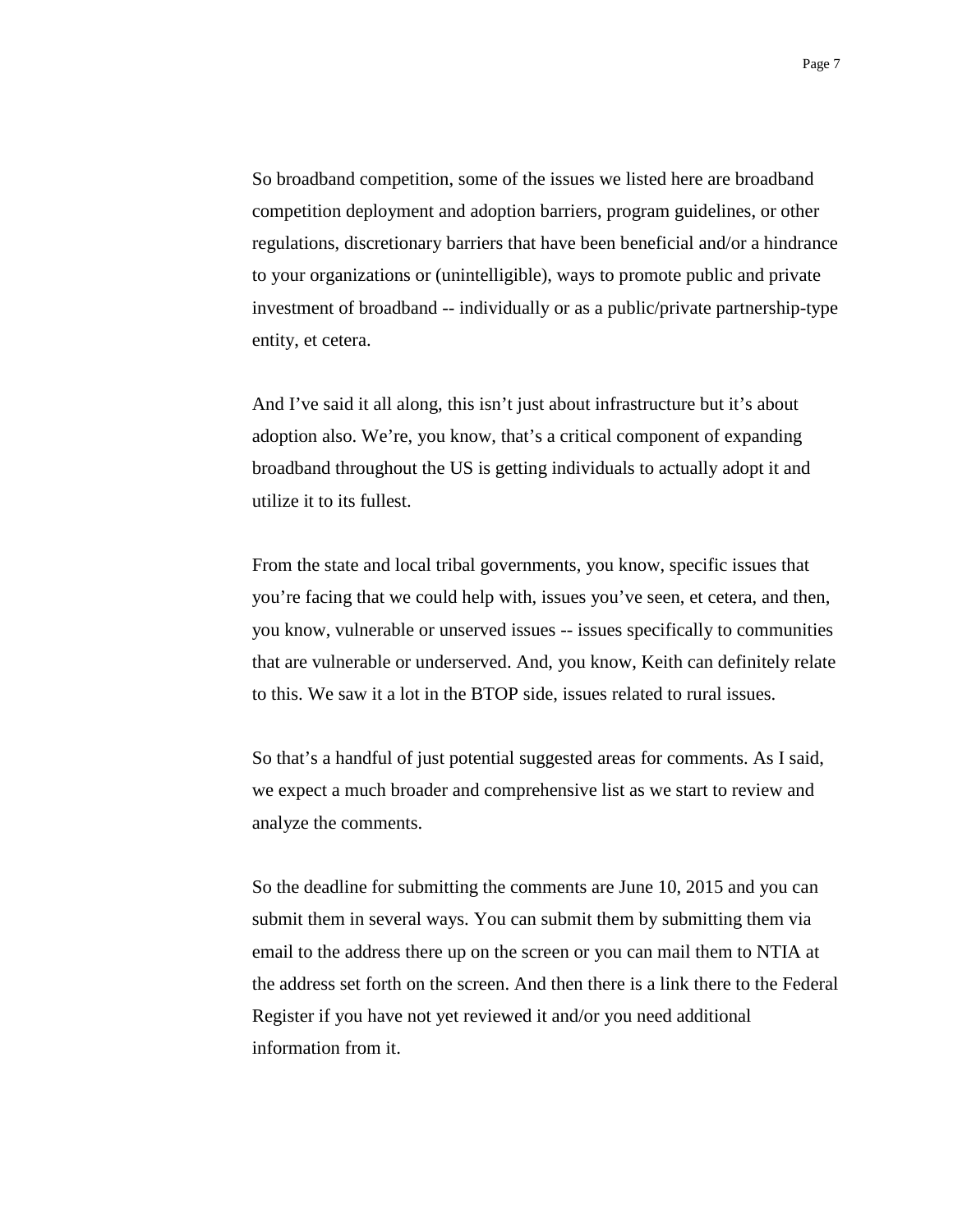So what I'm going to do is hand this back to Karen Hanson. So Karen, I'll turn it back over to you.

Karen Hanson: Thank you so much. So we planned for an ample time for Q&A from the audience. So please be prepared for that. In the meantime, I also wanted to note that we have a few other members from the Broadband Opportunity Council who have joined us. So I will let them dial into the right number and they can be available for Q&A.

> One of them is Jim Campion from the Department of Defense. So just wanted to say is anyone else on the line from the Council and would like to speak, send me a quick note through the question box and I will send you the code to dial into.

But with that, (Jeremy), could you kick off the Q&A portion for us?

Coordinator: Thank you. To ask a question, please press star 1 and record your name and organization. Your name and organization will be required to introduce your question.

> To withdraw your question you may press star 2. Once again to ask a question, please press star 1 and record your name and organization. One moment for the first question please.

And we do have our first question coming in. One moment for the name please. And our first question is from (Eric Freeman) from the Broadband Collaborative. Your line is open.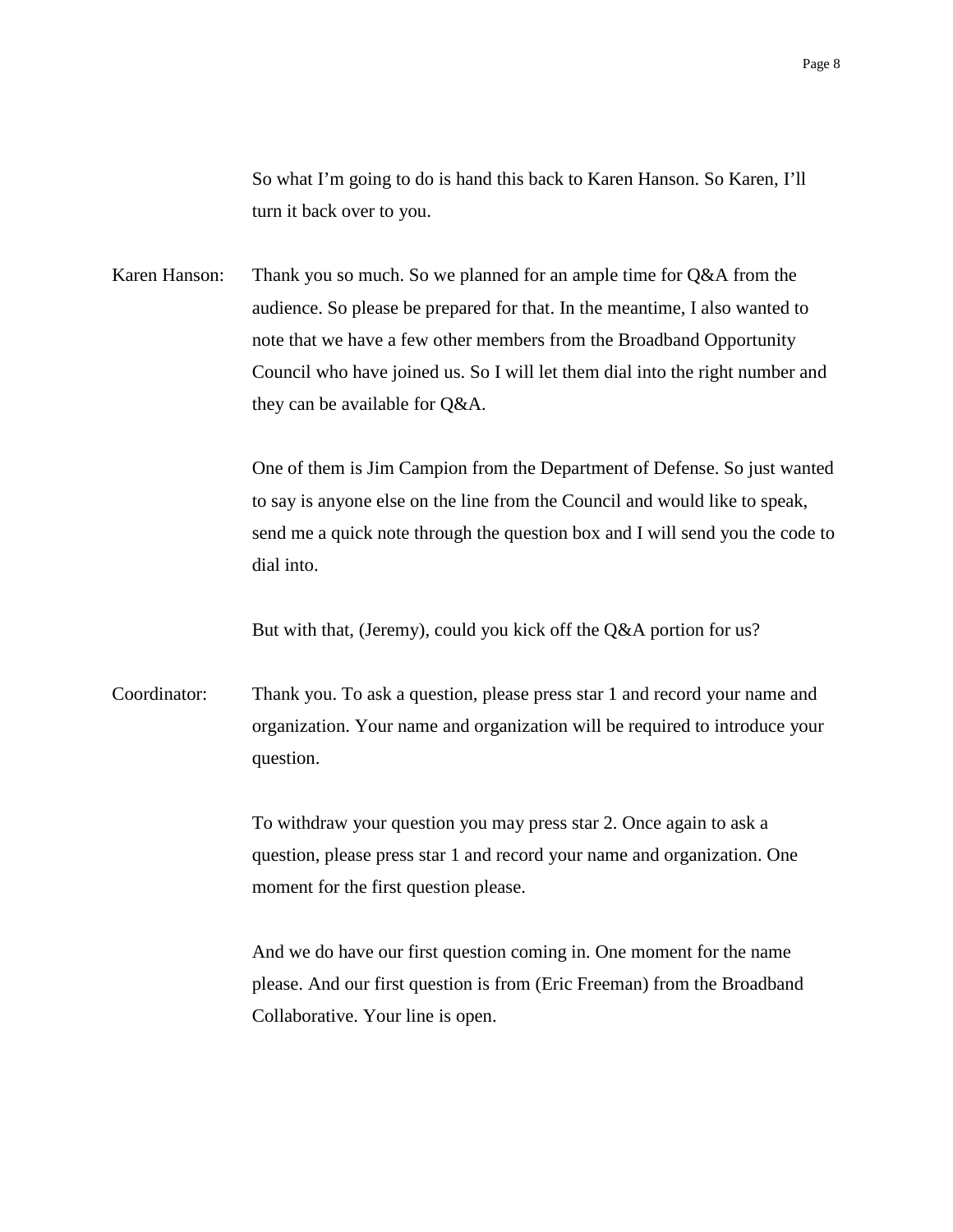- (Eric Freeman): Yes did you say you were going to send us the slides or are those just going to be up on a Web site? And could you put back up where to send comments, please? That would be helpful to leave that slide up. Thank you very much.
- Karen Hanson: Sure. Thank you very much and we will circulate the slides to everybody who registered for the webinar and we will also post them on our Web site once the recording of the webinar is available as well.
- Keith Adams: And USDA will be posting it to our Web site also.
- (Eric Freeman): And will you then once the comments are made and the President, will you give us back the feedback of the action that's going to be taken based on that?
- Keith Adams: Are you I'm going to make sure I understand the question. The comment that - each comment will be addressed on the report to the President. I'm not quite sure that that is going to be part of our report to the President, but what we will do is we will take all of the comments into consideration and make sure...
- (Eric Freeman): No the question was and then what's the process after the President gets it? Will you tell us the outcome after the President receives the report what the outcome is and what the decisions that are made to how you're going to proceed?
- Doug Kinkoph: Yes so the Broadband Opportunity Council will generate the report and submit that to the President. The decision on making that report public will reside with the White House. But I think that's what you're asking -- will the recommendations set forth in a report be made public to all of you. And it is I think the Council's position that probably will be, but that ultimately resides with the White House.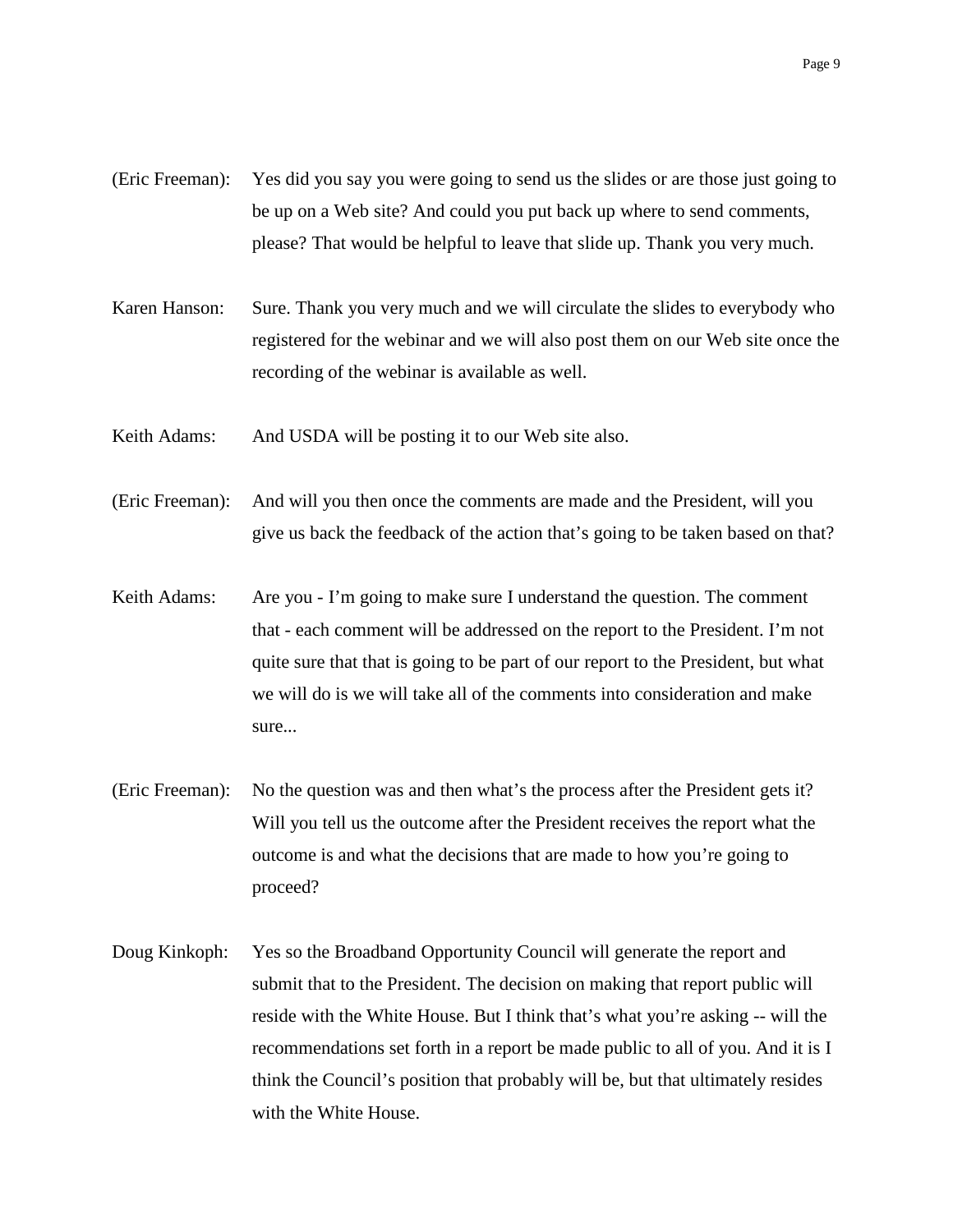- (Eric Freeman): No it's one step beyond that. It's the results, the outcomes after the report. Is there a process by which you're going to inform us of the outcomes?
- Doug Kinkopf: So the yes I think once the President gets the report and recommendations are accepted, if any are accepted, right? The President will do that review. Then we will, once we have those recommendations in hand that have been accepted, we can share that with the public.
- (Eric Freeman): Thank you ever so much.
- Doug Kinkopf: Yes sorry about that.
- Karen Hanson: So before we take another question, I just want to let the presenters know we got a question through the chat box. Can you please clarify who is considered a stakeholder? For example, are faculty from universities doing research in this area encouraged to comment?
- Keith Adams: Yes. This is Keith Adams. We want to hear from everybody who has any interest in this particular subject -- academia, people who implement, end users, state local governments, municipalities -- anybody who has a stake in improving how we get broadband distributed or adopted or advanced in this economy, we're interested in hearing from you.
- Karen Hanson: I also wanted to note that we have (Irwin) from the National Science Foundation who joined us as well. So thank you (Irwin) for being with us. (Jeremy) do we have any other questions?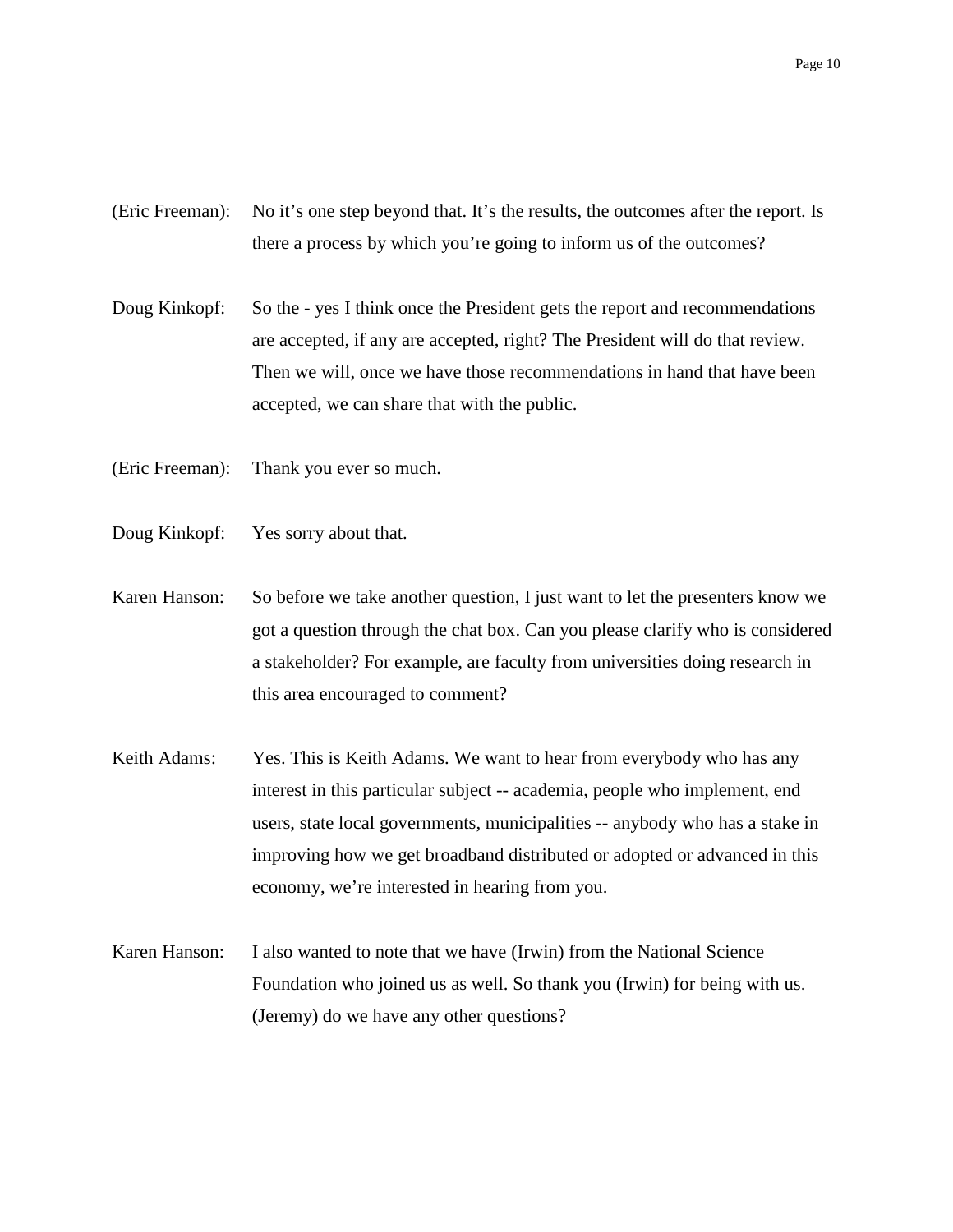Coordinator: I'm currently showing no questions in queue. However, I would like to remind participants to ask a question please press star 1 and record your name and organization.

> And it looks like we do have a few questions coming in. One moment for the name, please. And the next question is from (Lynn Merrill) from (Monty Lee and Company). Your line is open.

- (Lynn Merrill): Hi. Thank you for taking my question. You know, we talked a little bit about not really mentioning anything dealing with the FCC. Can we discuss anything dealing with state and local governments as far as something that may happen at county commissioner level or things like this that really impede the, you know, the placement of fiber as far as in rural areas?
- Doug Kinkopf: You know, my view would be that you're more than welcome to share that. Whether or not it would be picked up as a solution in that federal agencies could address. But we would definitely pull that out as part of Broadband USA so I think there is a value in if you wish to share that in your response.
- (Lynn Merrill): Ok thank you very much.
- Karen Hanson: This is Karen. We are getting a lot of questions that are getting into some specifics around how treatments will be dealt with in terms of pole attachments and quantifications to funding programs. I would just say that if you have specific recommendations regarding modifications to grant programs that federal agencies can make, those would be very welcomed but we are not going to be able to answer some of those specific questions here because it would at this point be very speculator.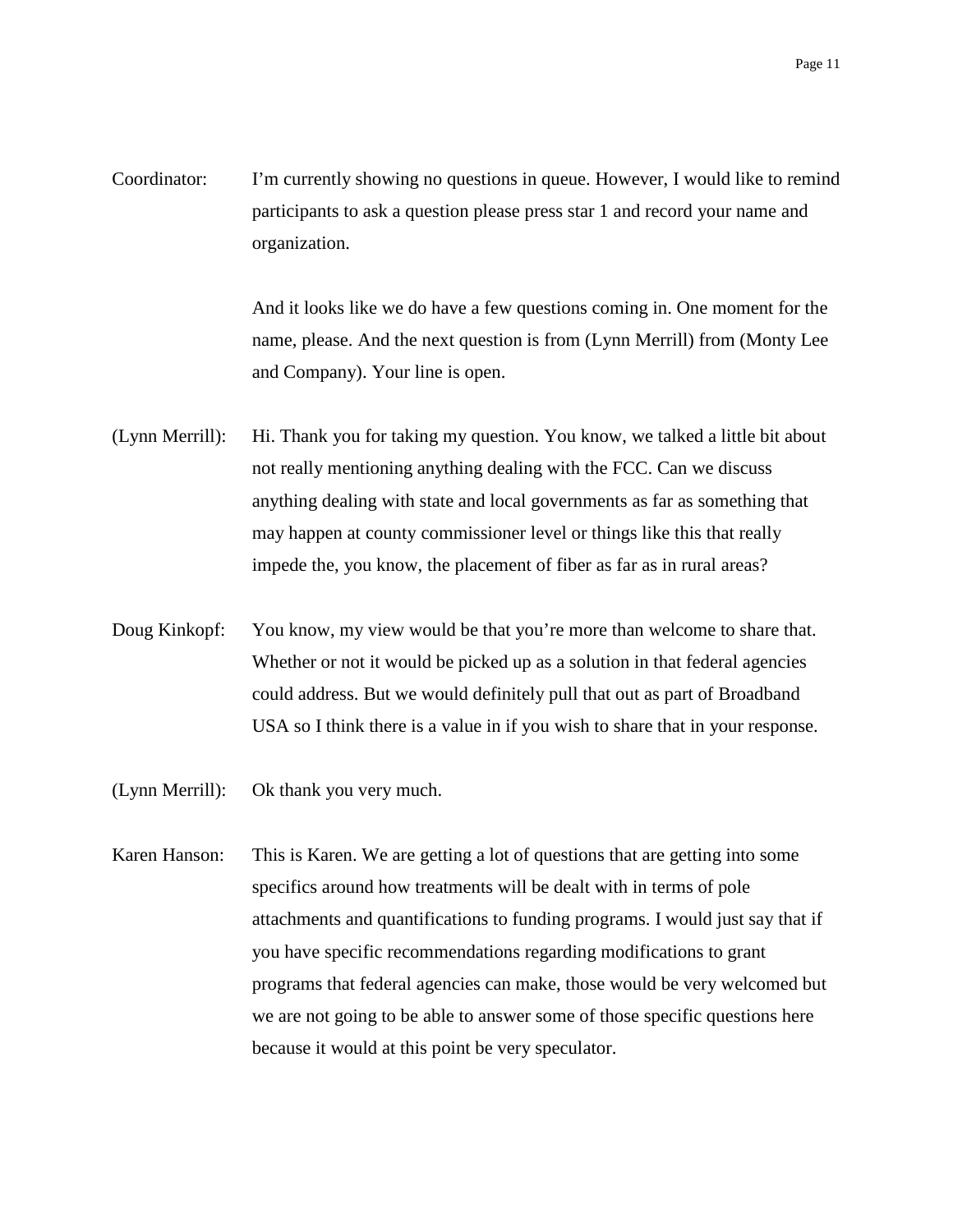- Keith Adams: And if I could -- this is Keith Adams again. The request for comment is to solicit ideas and to solicit feedback on what the Broadband Opportunity Council can consider and include possibly in recommendations to the President in our August report.
- Karen Hanson: So I think this question might be for you, Keith as well perhaps. But what influence will a comment from an individual institution have? For example, a rural library or a rural electric cooperative.
- Keith Adams: Well, we are all about rural, so whether it's a library, whether it's a cooperative, whether it's a hospital, we want to hear about how we can serve rural America better with our suite of programs in the rural utility service. But even more so, the question that you ask or the comment that you make may be able to connect some dots between the US Department of Agriculture and the say the US Department of Education or the US Department of Agriculture and say the US Department of (Unintelligible) Affairs.

That's why we have the working group established. That's why we have experts from each particular department so that we can connect those dots. If there's funding out there that the Small Business Administration has that can be connected to some of our programs or some programs that other executive branch offices have that come after that question can help us in connecting the dots.

- Karen Hanson: If any of the other council members who are on the line would like to chime in on any questions they've heard so far, we welcome you to do so.
- Leila Samy: Hi Karen. This is Leila Samy with the Office of the National Coordinator for Health IT and HHS. There was a question on audience and stakeholders I just wanted to specifically reference.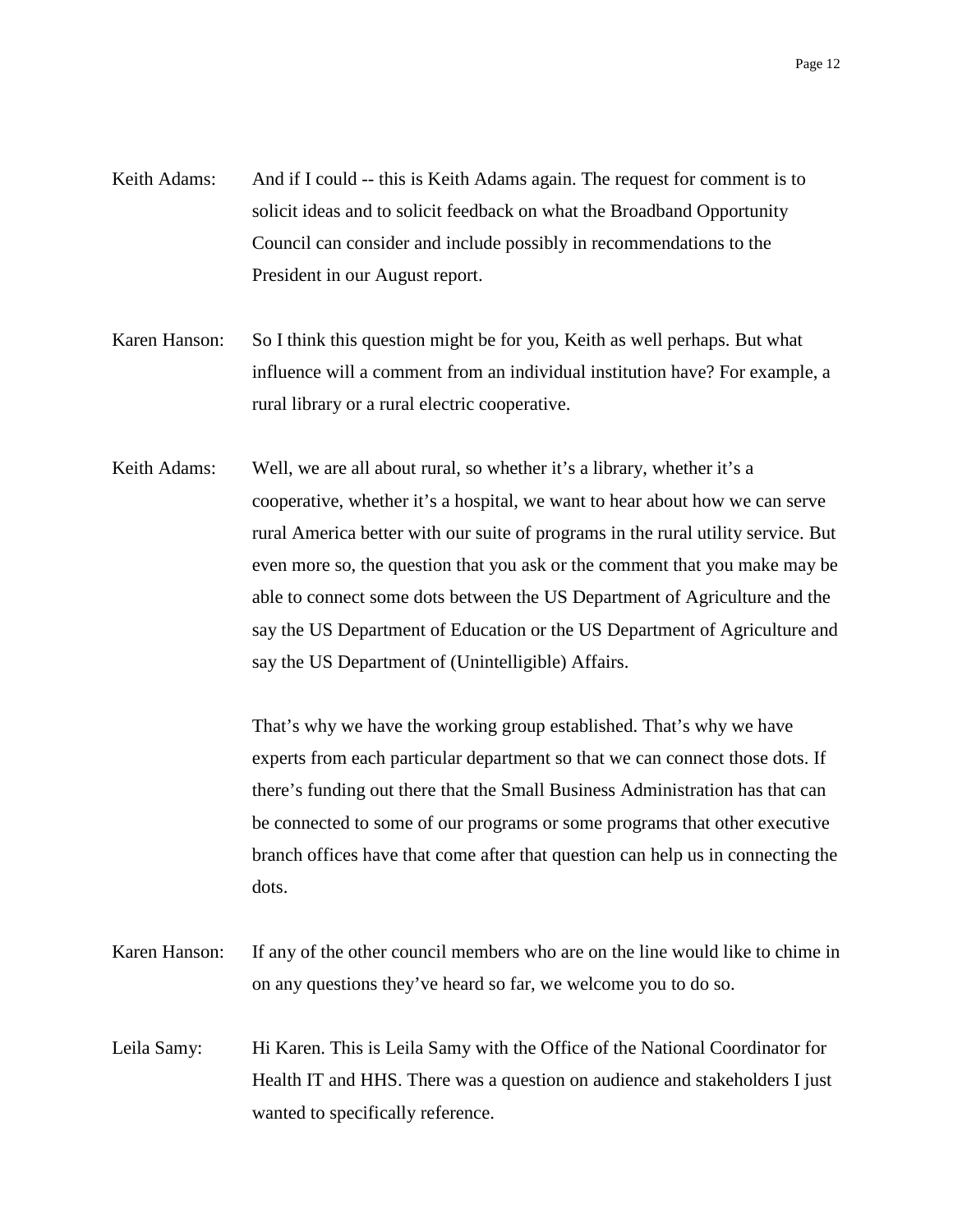Of course, health care providers and their access to connectivity as well as health care consumers in their homes, so both angles and certainly training for workers in the health care space, hands on training and the connectivity needed for that -- so these are some stakeholders I wanted to underscore.

Karen Hanson: Thank you Leila. (Jeremy) do we have any other questions on hold?

- Coordinator: We do have one question in queue from (Zack Champ) with TCIA. Your line is open.
- (Zack Champ): Well thank you, and thank you for hosting this. Question about how commenters should consider the 2012 Executive Order 13-616 on expanding executive order when commenting before the Broadband Opportunities Council?
- Doug Kinkopf: Yes, if I remember my numbers right, basically permitting on federal lands. I think the issue is that if it is specifically about permitting on federal lands, it would be best probably left to the current EO working group that's addressing those issues.

However, if you're uncertain, there's no harm in submitting those comments as it could expand beyond what that group is currently looking at. But it is a separate EO and we are trying to separate out the issues of federal land permitting, which is addressed by that from the current Executive Order.

Karen Hanson: And Doug I would expand on that too to say that we are in communication with those working group members and so we can certainly track if their items are still being worked on that we could help underscore. But I think, you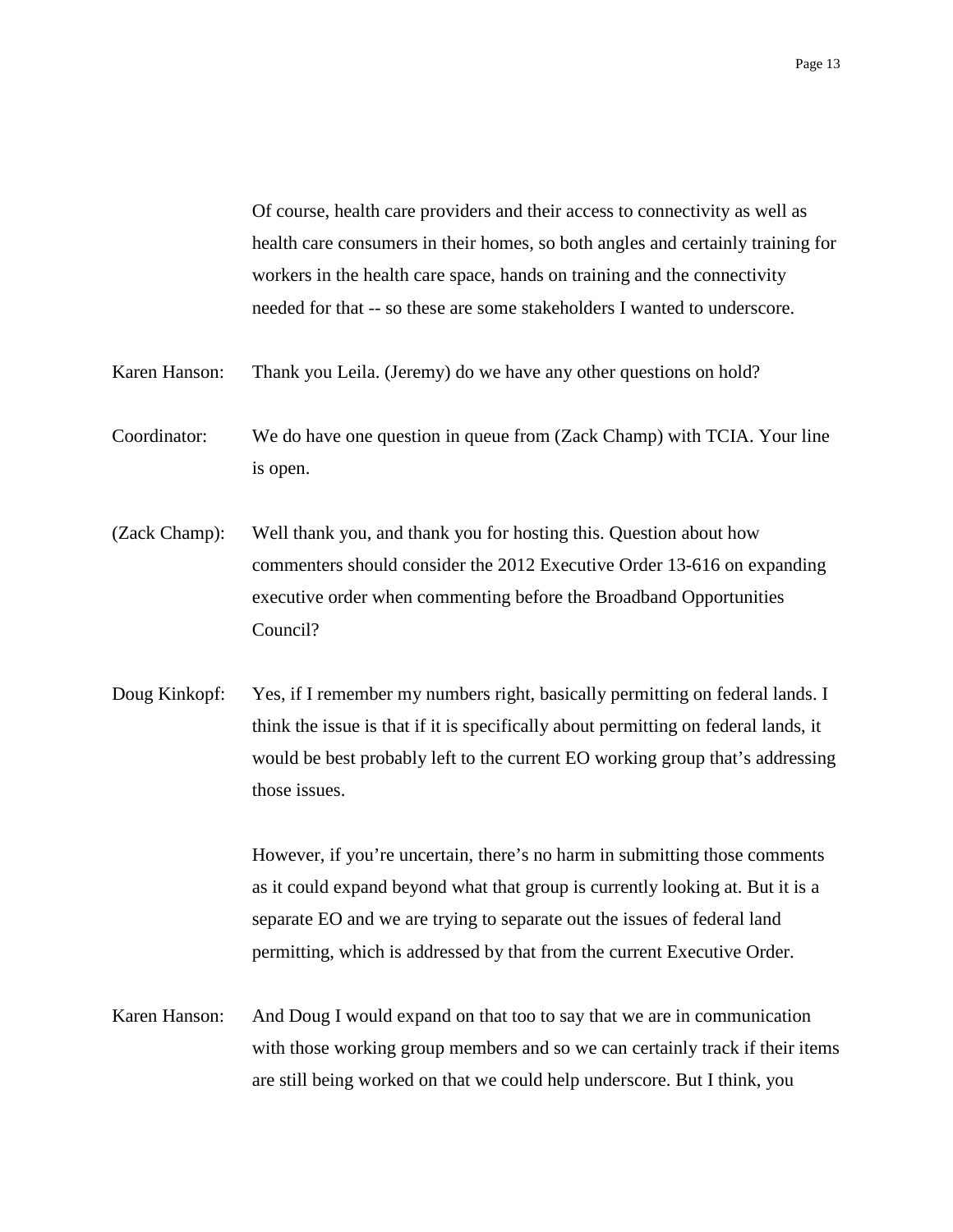know, as Doug pointed out, that is a separate issue. However, the issues are very much aligned.

- Keith Adams: And if I could just add, we do have a couple of members of the working group that are currently on the Broadband Opportunity Council who were part of the other Executive Order who can shed some insight and expertise into that.
- Karen Hanson: We have a question as well about page limit on the number of comments. We don't have a set page limit, but obviously if you could keep it to the point, that would be much appreciated.

(Jeremy) any other questions?

- Coordinator: There are currently no questions in queue.
- Karen Hanson: Ok any other council members who would like to make any comments? Sorry wait, I got another question coming in that we might be able to answer. Is the CPO of the United States involved in this Council? That's an easy one. Yes.

There was a question, let's see... sorry it's a little hard to read this. Ok. Any other council members who would like to say anything? Sounds like not. So Keith and Doug, would you like to make some closing remarks?

Keith Adams: Well I'll go and then Doug can conclude. I just want to thank everyone in advance for interest in this topic. Expanding broadband to all areas -- urban, suburban, and rural -- are very important to the economic growth of this country, to literacy, to health, to almost each and every segment of our economy and our country. So this is very important -- so important that the President established this Council at a high level with the Secretary of Agriculture and the Secretary of Commerce as co-chairs.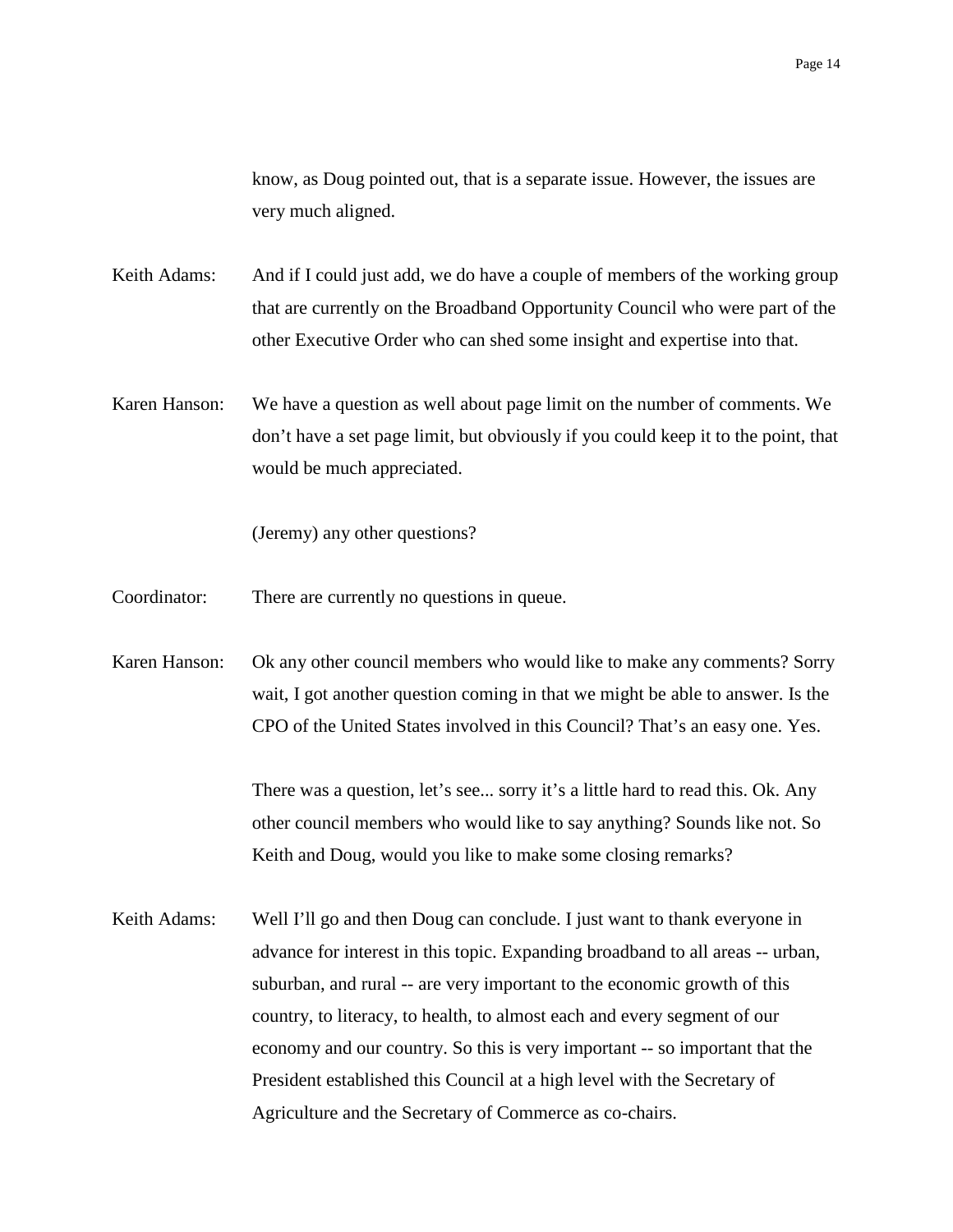And as part of what we're doing internally within the US government amongst the Executive branch offices and surveying each of the 24 entities that you saw earlier, you know. We're reaching out and we're asking for comments from you which are as the second piece of the three legged stool. And the last leg will be the report that we hope will just be the beginning.

We don't think that this Broadband Opportunity Council is going to end with the report in August. That's just going to be the building block and we hope to expand and expand and expand until we run out of possibilities. So that we just thank you for helping start this process by giving us your feedback and your comments.

- Doug Kinkoph: Yes. No, I would second what Keith just said. I would also state that, you know, for this report to be the best that it can be and to address as broad a scope of issues as possible that can help move the needle on broadband deployment and adoption, we need your input, you know. Both (RUS) and NTIA have done quite a bit of work in this area and we know that the experiences come from, you know, from external stakeholders so please get your comments in so we have a full array of topics and issues to review and to work into the report. So thank you in advance for your comments.
- Karen Hanson: Thanks everyone for joining and please feel free to reach out to us if you have further questions. We will circulate the slides after this webinar to everyone who registered. Thanks very much.
- Coordinator: Thank you for your participation in today's conference. All parties may disconnect.